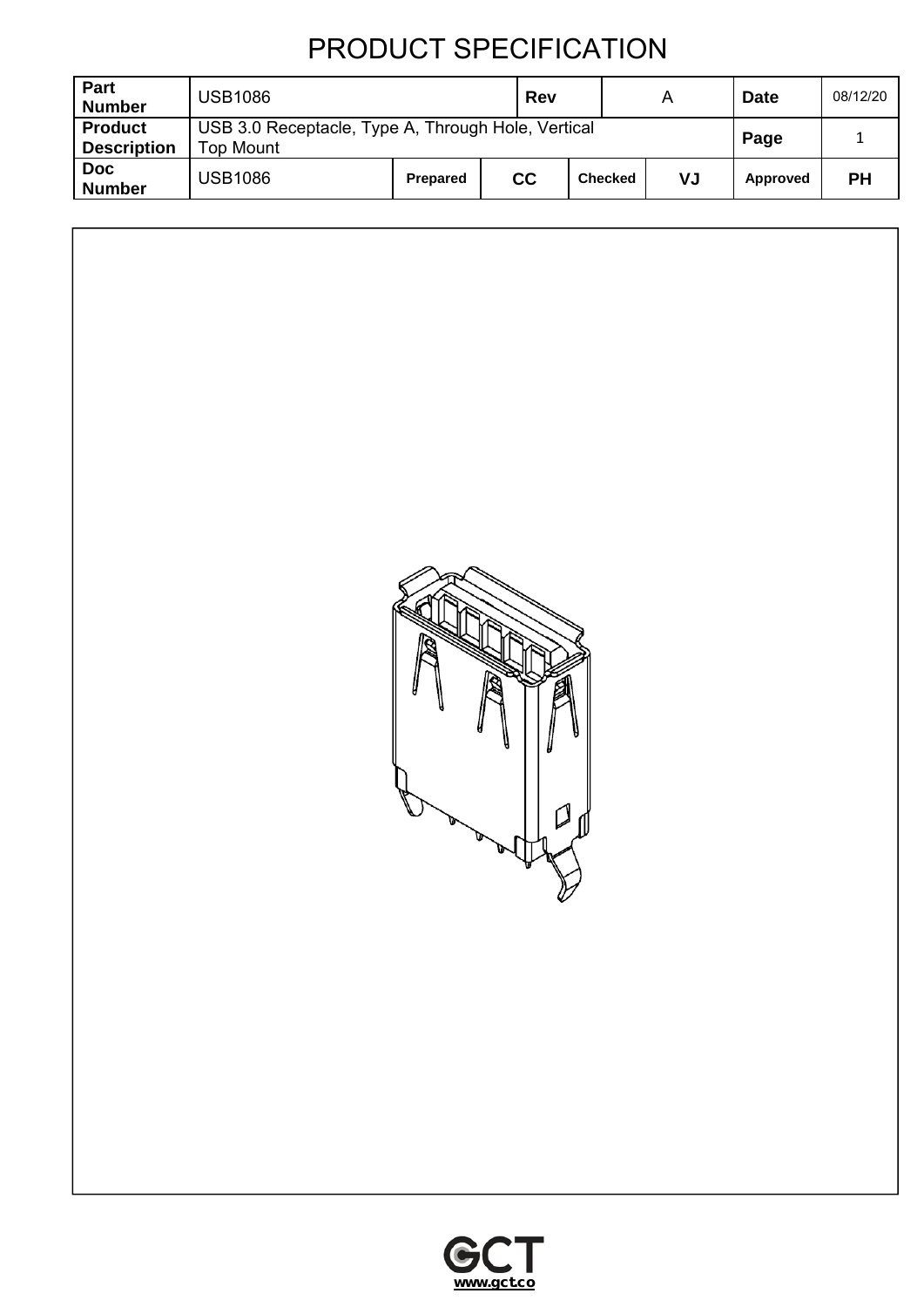| Part<br><b>Number</b>                | <b>USB1086</b>                                                         |                 | Rev |                | А  | <b>Date</b> | 08/12/20  |
|--------------------------------------|------------------------------------------------------------------------|-----------------|-----|----------------|----|-------------|-----------|
| <b>Product</b><br><b>Description</b> | USB 3.0 Receptacle, Type A, Through Hole, Vertical<br><b>Top Mount</b> |                 |     |                |    | Page        |           |
| <b>Doc</b><br><b>Number</b>          | <b>USB1086</b>                                                         | <b>Prepared</b> | cc  | <b>Checked</b> | VJ | Approved    | <b>PH</b> |

1.0 SCOPE.

This specification covers performance, tests and quality requirements for the USB Receptacle USB1086 (Type A, Through Hole, Vertical, Top Mount,).

### 2.0 PRODUCT NAME AND PART NUMBER.

USB 3.0 Receptacle, Type A, Through Hole, Vertical, Top Mount, USB1086.

### 3.0 PRODUCT SHAPE, DIMENSIONS AND MATERIAL.

Please refer to drawings.

#### 4.0 RATINGS.

|                                                 | 0.25A (Signal Pins 2,3,5,6,8,9), |  |  |
|-------------------------------------------------|----------------------------------|--|--|
|                                                 | 3.0A (Power and GND Pins 1,4,7)  |  |  |
|                                                 | 30 V AC/DC                       |  |  |
| 4.3 Operating Temperature Range  -40°C to +85°C |                                  |  |  |

### 5.0 TEST AND MEASUREMENT CONDITIONS.

Product is designed to meet electrical, mechanical and environmental performance requirements specified in Paragraph 6.0. All tests are performed in ambient conditions unless otherwise specified.

#### 6.0 PERFORMANCE.

| <b>Test Condition</b><br>ltem |                                                                       | Requirement                                                              |
|-------------------------------|-----------------------------------------------------------------------|--------------------------------------------------------------------------|
| <b>Examination of Product</b> | Visual, dimensional and functional<br>inspection as per quality plan. | Product shall meet requirements of<br>product drawing and specification. |

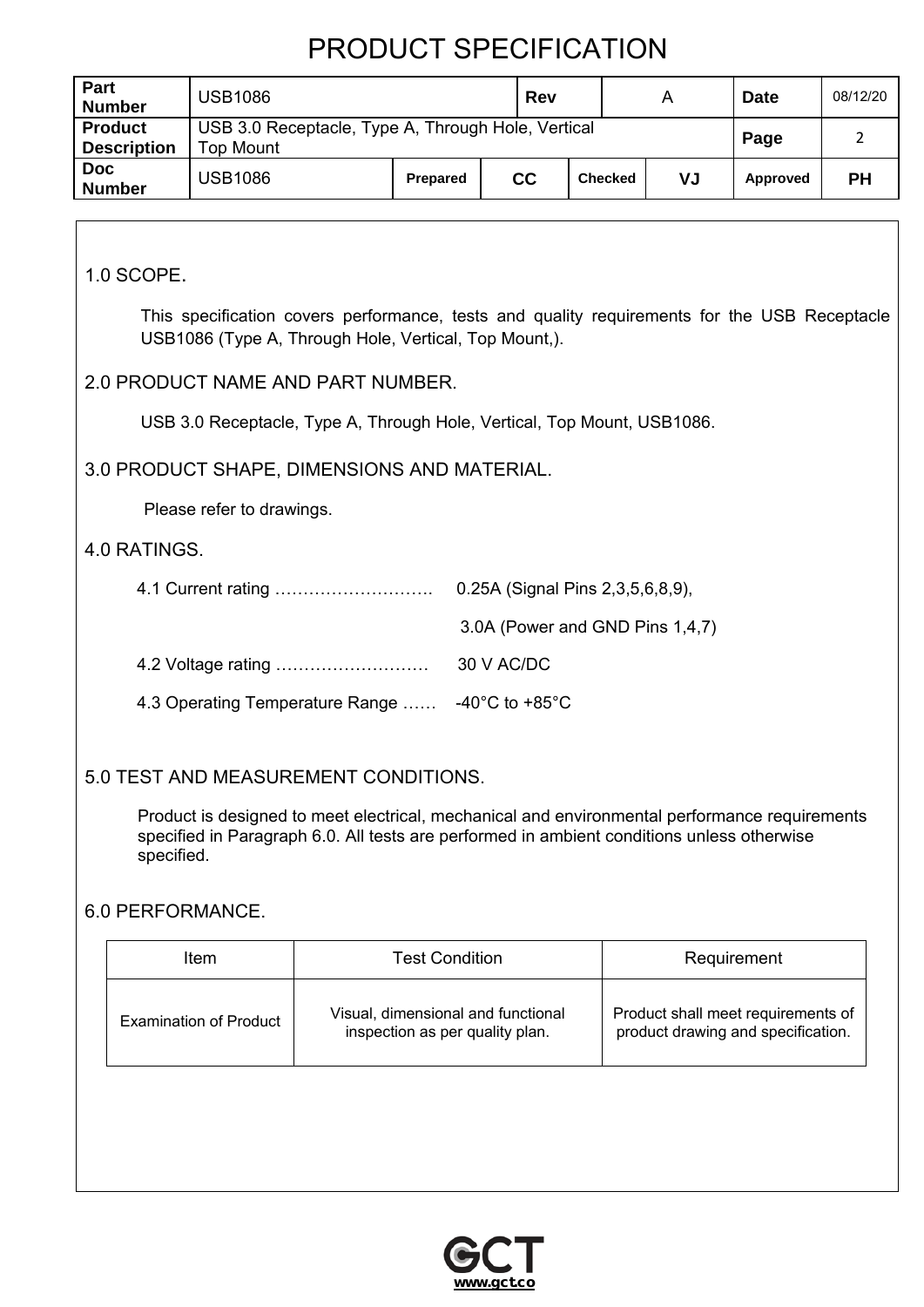| <b>Part</b><br><b>Number</b>         | <b>USB1086</b>                                                         |          | Rev |                | A  | <b>Date</b> | 08/12/20  |
|--------------------------------------|------------------------------------------------------------------------|----------|-----|----------------|----|-------------|-----------|
| <b>Product</b><br><b>Description</b> | USB 3.0 Receptacle, Type A, Through Hole, Vertical<br><b>Top Mount</b> |          |     |                |    | Page        |           |
| <b>Doc</b><br><b>Number</b>          | <b>USB1086</b>                                                         | Prepared | cc  | <b>Checked</b> | VJ | Approved    | <b>PH</b> |

### 6.1 Electrical Performance.

| <b>Item</b>                                   | <b>Test Condition</b>                                                                                                             |                                                                                      |
|-----------------------------------------------|-----------------------------------------------------------------------------------------------------------------------------------|--------------------------------------------------------------------------------------|
| Low-signal Level<br><b>Contact Resistance</b> | Mate connectors, measure by dry circuit,<br>20mV Max., 100mA Max. In accordance<br>with EIA-364-23.                               | Power Pins: 30mO Max.<br>Signal Pins: $50 \text{m}\Omega$ Max.                       |
| Insulation Resistance                         | Unmated connectors, apply 100 V DC<br>between adjacent terminals.<br>In accordance with EIA-364-21.                               | 100 M $\Omega$ Min.                                                                  |
| Dielectric Withstanding<br>Voltage            | Test between adjacent contacts of<br>unmated connectors. In accordance with<br>$EIA-364-20.$                                      | 100 V AC Min. at sea level for<br>1 minute. No discharge,<br>flashover or breakdown. |
| <b>Temperature Rise</b>                       | Mate connector: measure the<br>temperature rise when the maximum AC<br>rated current is passed. In accordance<br>with EIA-364-70. | $30^{\circ}$ C max.                                                                  |

### 6.2 Mechanical Performance.

| <b>Test Condition</b><br>ltem |                                                                                                                                                                                                                                                        | Requirement                                                                                                                      |
|-------------------------------|--------------------------------------------------------------------------------------------------------------------------------------------------------------------------------------------------------------------------------------------------------|----------------------------------------------------------------------------------------------------------------------------------|
| Mating / Unmating Force       | Mated and unmated at rate of<br>12.5mm cycles per minute.<br>In accordance with EIA-364-13.                                                                                                                                                            | Mating force: 35N Max.<br>Un-mating force: 10N Min.                                                                              |
| Durability                    | Insertion and withdrawal are repeated<br>with Plug for 20,000 cycles at the<br>frequency of 500 Cycles (automatically)<br>& 200 Cycles (manually) / hour max.<br>Mating force of 35N Max.&<br>Unmating force 8N Min.<br>In accordance with EIA-364-09. | Appearance: No breakdown<br>Mating force: 35N max.<br>Un-mating force: 8N min. after test.<br>10 m $\Omega$ max. change allowed. |
| Vibration                     | No discontinuities of 1µS or longer<br>duration when mated USB connectors are<br>subjected to 3.10 GRMS. 15 minutes in<br>each of three mutually perpendicular<br>planes.<br>In accordance with EIA-364-28<br>Test Condition VII, Test Letter D.       | No Damage<br>Discontinuity: 1 usecond Max.                                                                                       |

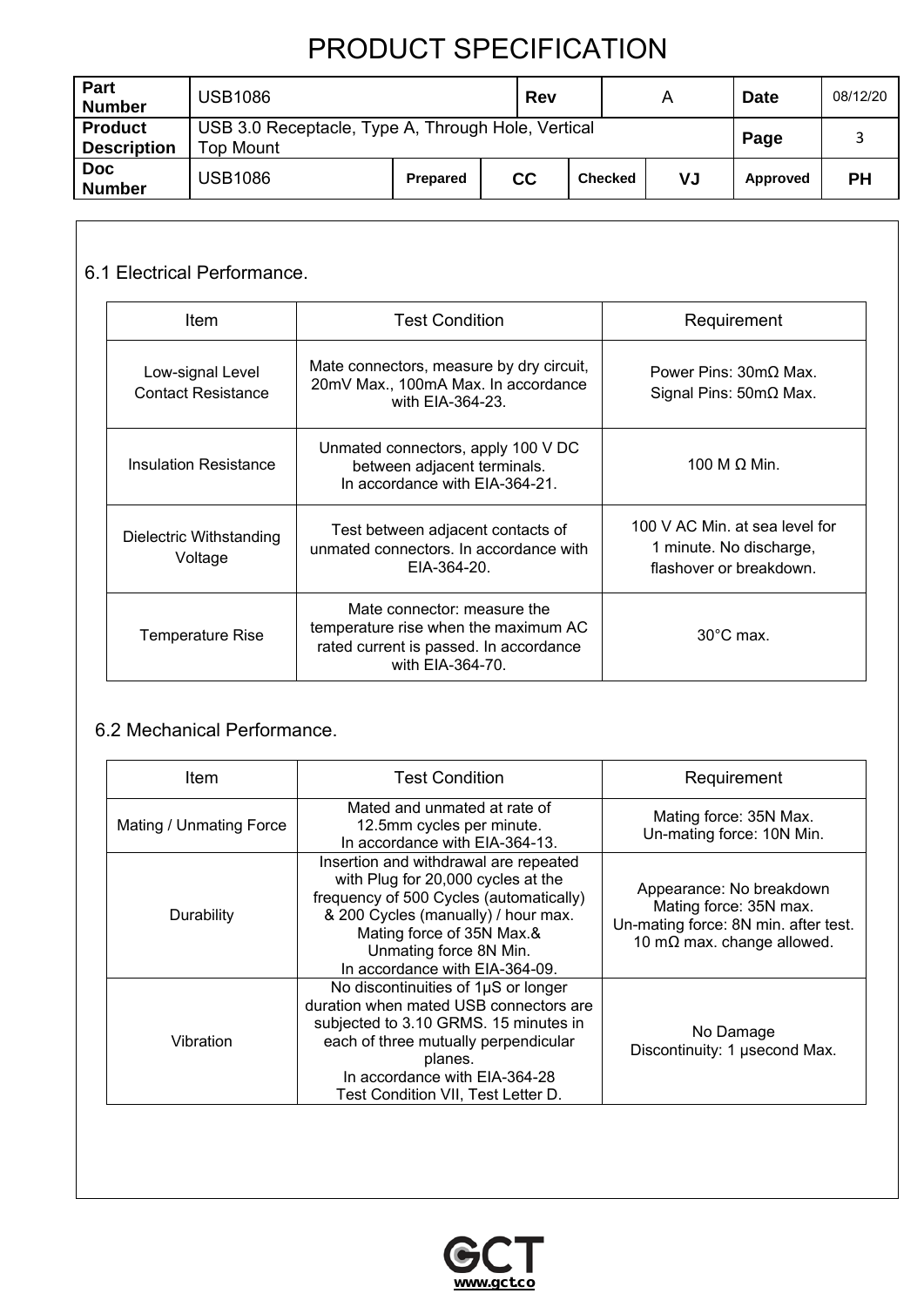| Part<br><b>Number</b>                | <b>USB1086</b>                                                         |                 | Rev |                | A  | <b>Date</b> | 08/12/20  |
|--------------------------------------|------------------------------------------------------------------------|-----------------|-----|----------------|----|-------------|-----------|
| <b>Product</b><br><b>Description</b> | USB 3.0 Receptacle, Type A, Through Hole, Vertical<br><b>Top Mount</b> |                 |     |                |    | Page        |           |
| <b>Doc</b><br><b>Number</b>          | <b>USB1086</b>                                                         | <b>Prepared</b> | cc  | <b>Checked</b> | VJ | Approved    | <b>PH</b> |

### 6.3 Environmental Performance and Others.

| Item                                          | <b>Test Condition</b>                                                                                                                                                                                                                                                                                                         | Requirement                                                           |
|-----------------------------------------------|-------------------------------------------------------------------------------------------------------------------------------------------------------------------------------------------------------------------------------------------------------------------------------------------------------------------------------|-----------------------------------------------------------------------|
| <b>Thermal Shock</b>                          | Mate module and subject to follow<br>condition for 10 cycles.<br>At -55°C to +85°C. In accordance with<br>EIA-364-32, test condition I.                                                                                                                                                                                       | No Damage<br>10 m $\Omega$ max. change allowed.                       |
| <b>Mechanical Shock</b>                       | Mated USB connectors are subjected to<br>11ms duration 30Gs half-sine shock<br>pules. Three shocks in each direction<br>applied along three mutually<br>perpendicular planes for 18 shocks.<br>In accordance with<br>EIA-364-27, test condition H.                                                                            | No Damage<br>Discontinuity: 1.0 usecond max.                          |
| Humidity & Temperature<br><b>Cycling Test</b> | Mate Connector and expose to<br>temperature of $25 \text{~}65^{\circ} \text{C} \pm 3$ ,<br>50~80%RH±3, Ramp times should be 0.5<br>hour & dwell should be 1 hour, 1 cycle<br>24H. Dwell times start when the<br>temperature is stabilized within the<br>specified levels. In accordance with<br>EIA-364-31, Test condition A. | No Damage<br>10 m $\Omega$ max. change allowed.                       |
| Temperature Life                              | Subject mated connectors to temperature<br>life at 105°C for 120 hours. Measure<br>Signal. In accordance with<br>EIA-364-17, Test condition A.                                                                                                                                                                                | No Damage<br>10 m $\Omega$ max. change allowed.                       |
| Solderability                                 | Dip solder-tails in flux then immerse in<br>solder bath at 255±5 °C up to 0.5mm<br>from the bottom of the housing for 5<br>seconds. In accordance with<br>EIA-364-52, Category 2.                                                                                                                                             | 95% of immersed area must show<br>no voids, pin holes.                |
| Salt Spray                                    | Subject mated/unmated connectors to 5%<br>salt-solution concentration, 35°C for 24<br>hours. In accordance with EIA-364-26,<br>Test Condition B.                                                                                                                                                                              | No visible rust on contact area<br>10 m $\Omega$ max. change allowed. |

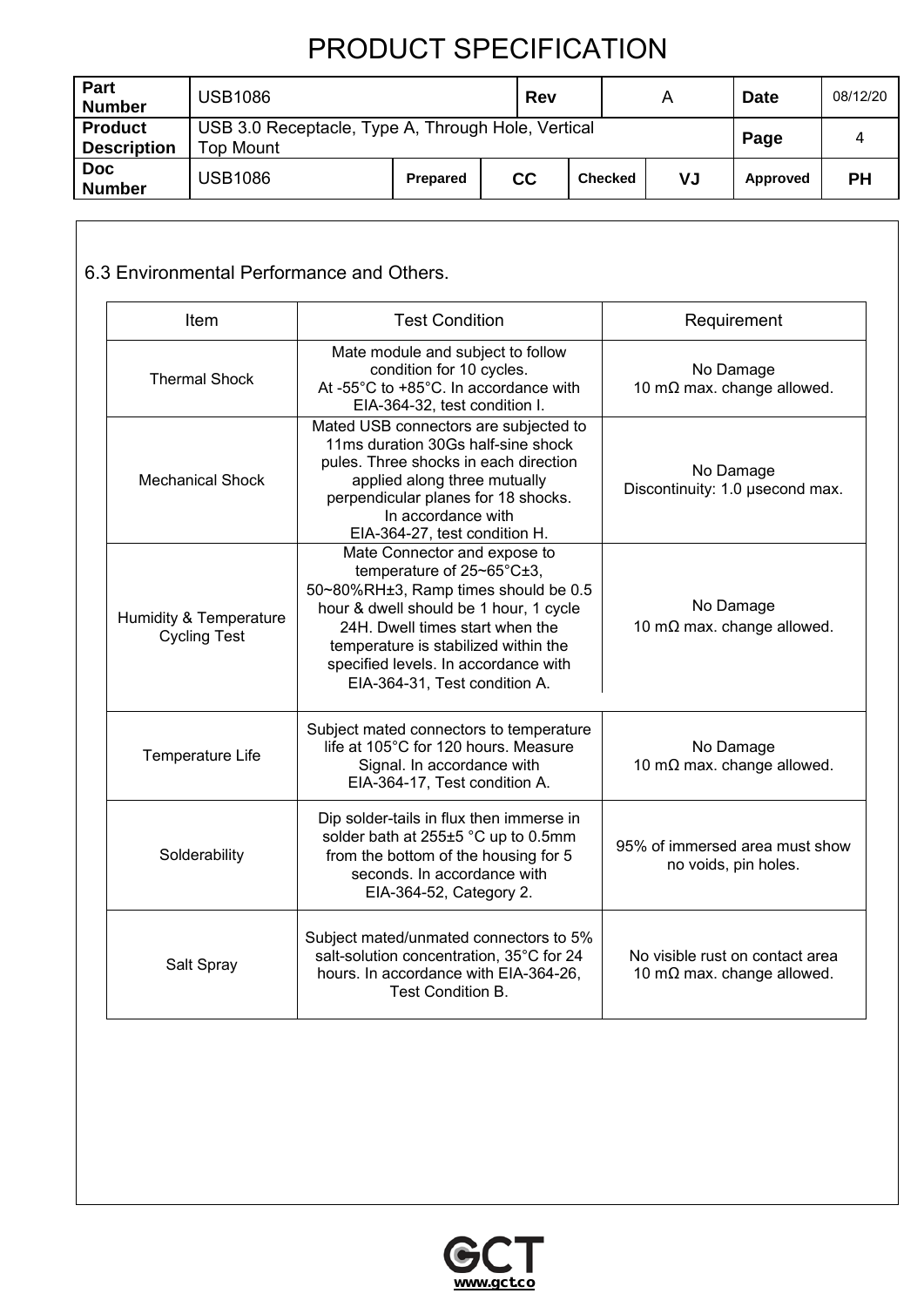| <b>Part</b><br><b>Number</b>         | <b>USB1086</b>                                                         |          | Rev |                | A  | <b>Date</b> | 08/12/20  |
|--------------------------------------|------------------------------------------------------------------------|----------|-----|----------------|----|-------------|-----------|
| <b>Product</b><br><b>Description</b> | USB 3.0 Receptacle, Type A, Through Hole, Vertical<br><b>Top Mount</b> |          |     |                |    | Page        |           |
| <b>Doc</b><br><b>Number</b>          | <b>USB1086</b>                                                         | Prepared | cc  | <b>Checked</b> | VJ | Approved    | <b>PH</b> |

| <b>Item</b>                                   | <b>Test Condition</b>                                                                                                                                    | Requirement                                                                                                                                          |
|-----------------------------------------------|----------------------------------------------------------------------------------------------------------------------------------------------------------|------------------------------------------------------------------------------------------------------------------------------------------------------|
| Resistance to Solder<br>Heat (Wave Soldering) | Heat: 260±5°C, 10+2/-0 sec.<br>In accordance with EIA-364-56                                                                                             | Sample mounted on PCB and<br>subject to wave soldering.<br>Without deformation of case or<br>excessive looseness of the<br>terminals/pin (DIP only). |
| Resistance to Solder<br>Heat (Hand Soldering) | Solder iron method solder<br>temperature: 350±10°C<br>Immersion time: 3±1 seconds,<br>however excessive pressure shall not be<br>applied to the terminal | Without deformation of case or<br>excessive looseness of the<br>terminals/pin.                                                                       |

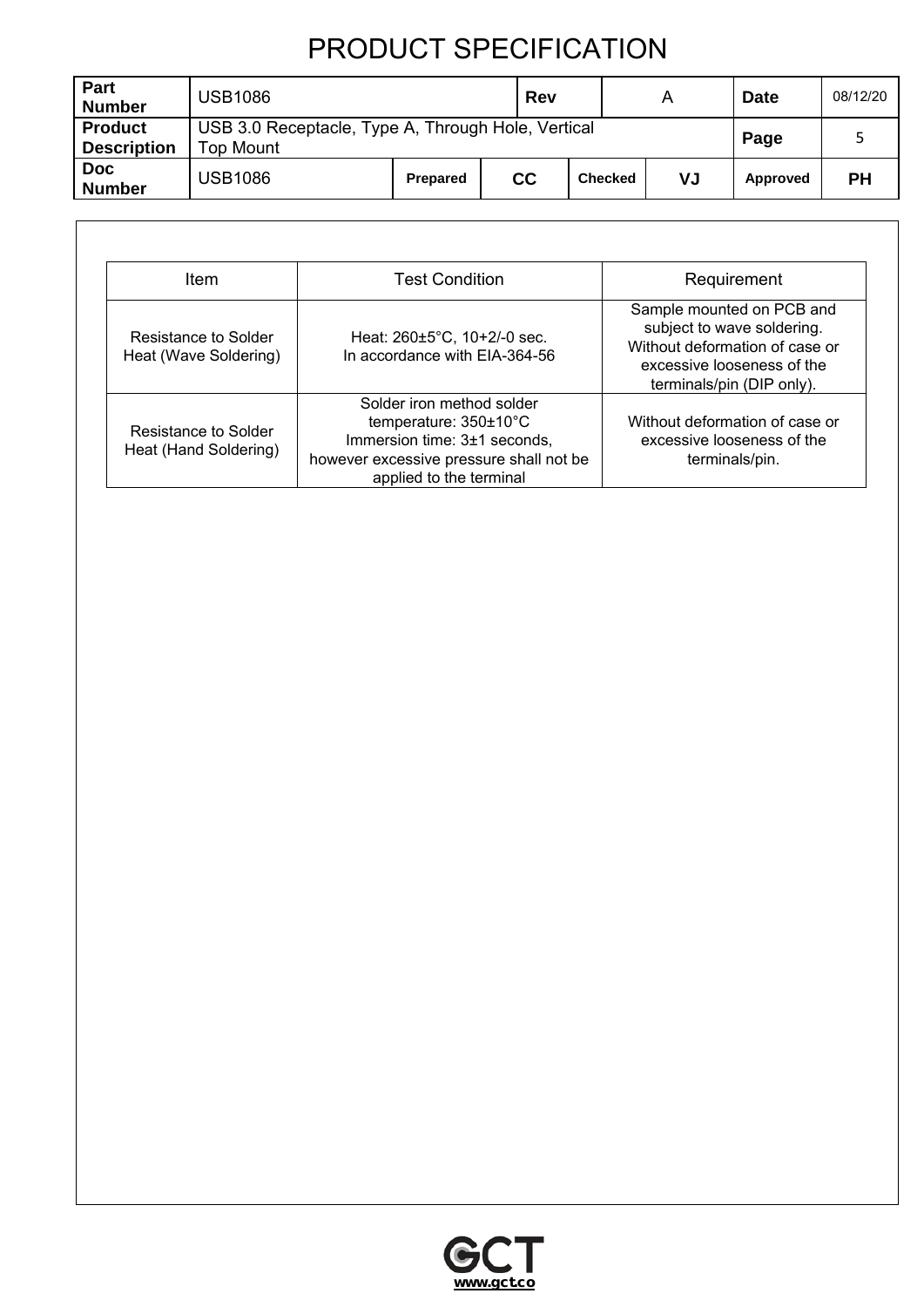| Part<br><b>Number</b>                | <b>USB1086</b>                                                  |                 | Rev |                | A  | <b>Date</b> | 08/12/20 |
|--------------------------------------|-----------------------------------------------------------------|-----------------|-----|----------------|----|-------------|----------|
| <b>Product</b><br><b>Description</b> | USB 3.0 Receptacle, Type A, Through Hole, Vertical<br>Top Mount |                 |     |                |    | Page        |          |
| <b>Doc</b><br><b>Number</b>          | <b>USB1086</b>                                                  | <b>Prepared</b> | cc  | <b>Checked</b> | VJ | Approved    | PН       |

### 7.0 PRODUCT QUALIFICATION AND TEST SEQUENCE

| <b>Test Item</b>                  | <b>Test Group</b> |                |     |      |                |      |                |     |
|-----------------------------------|-------------------|----------------|-----|------|----------------|------|----------------|-----|
|                                   | 1                 | $\overline{2}$ | 3   | 4    | 5              | 6    | $\overline{7}$ | 8   |
| <b>Examination of Product</b>     | 1, 3              | 1,8            | 1,5 | 1, 9 | 1,3            | 1, 3 | 1, 3           | 1,3 |
| Low-signal Contact Resistance     |                   |                | 2,4 | 3, 7 |                |      |                |     |
| <b>Insulation Resistance</b>      |                   | 2,6            |     |      |                |      |                |     |
| Dielectric Withstanding Voltage   |                   | 3,7            |     |      |                |      |                |     |
| Temperature Rise                  | $\overline{2}$    |                |     |      |                |      |                |     |
| Mating / Unmating Force           |                   |                |     | 2,8  |                |      |                |     |
| Durability                        |                   |                |     | 4    |                |      |                |     |
| Vibration                         |                   |                |     | 6    |                |      |                |     |
| <b>Thermal Shock</b>              |                   | $\overline{4}$ |     |      |                |      |                |     |
| <b>Mechanical Shock</b>           |                   |                |     | 5    |                |      |                |     |
| Humidity & Temperature Cycling    |                   | 5              |     |      |                |      |                |     |
| Temperature Life                  |                   |                | 3   |      |                |      |                |     |
| Salt Spray                        |                   |                |     |      | $\overline{2}$ |      |                |     |
| Solderability                     |                   |                |     |      |                | 2    |                |     |
| Resistance to Wave Soldering Heat |                   |                |     |      |                |      | $\overline{2}$ |     |
| Resistance to Hand Soldering Heat |                   |                |     |      |                |      |                | 2   |
|                                   |                   |                |     |      |                |      |                |     |
| Sample Size                       | 5                 | 5              | 5   | 5    |                | 5    | 5              | 5   |